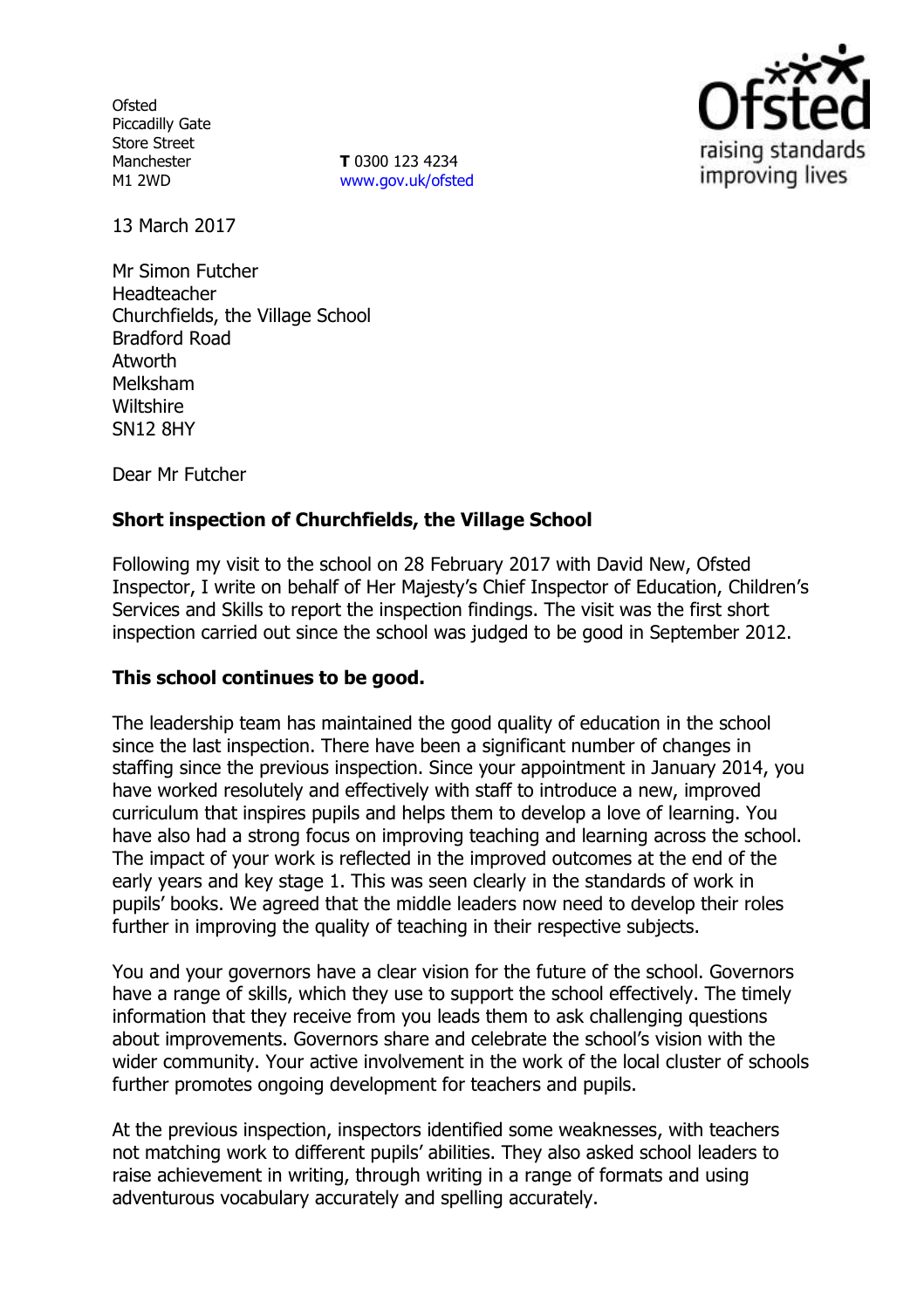

You have taken effective action to tackle each of these issues. Work in pupils' books shows that the tasks and extra challenges are now matched more closely to pupils' levels of ability. However, you agreed that there is room to challenge the most able pupils even further. Pupils' writing shows significant improvement as a result of the actions you have taken to improve not only English in general but writing specifically.

Parents value the good communication they receive, including emails and weekly newsletters. They say that the school has a 'real community feel'. You and your staff always have time for them. Parents say that their children are happy and that the school 'has been incredible in supporting me and my children'.

Pupils are very well behaved. They are polite and well mannered. Tolerance and respect for others are clear in pupils' behaviour. Spiritual, moral, social and cultural understanding are developed well. Pupils talked excitedly about the opportunities they are given, including opportunities to debate. Because of your well-planned curriculum, pupils know how to keep themselves safe, including when they work and play online. Pupils value the care and support they receive, with one telling me that, 'Teachers don't tell us the answer, they help us work through it'.

## **Safeguarding is effective.**

Your highly effective policies and procedures ensure that all safeguarding arrangements are fit for purpose and records are detailed and of good quality.

All staff have received comprehensive training so that they are aware of the different types of abuse, and the signs to look for. They fully understand the actions that they should take where they have a concern about the welfare of one of their pupils. Their comprehensive understanding of safeguarding procedures underpins their ability to carry out their crucial role in ensuring that pupils are safe, and know how to stay safe.

There is a strong culture of keeping pupils safe from harm, and your determination to achieve the right outcomes for the most vulnerable families is a reflection of your caring leadership. Timely referrals and active engagement with multi-agency support are documented and followed up carefully.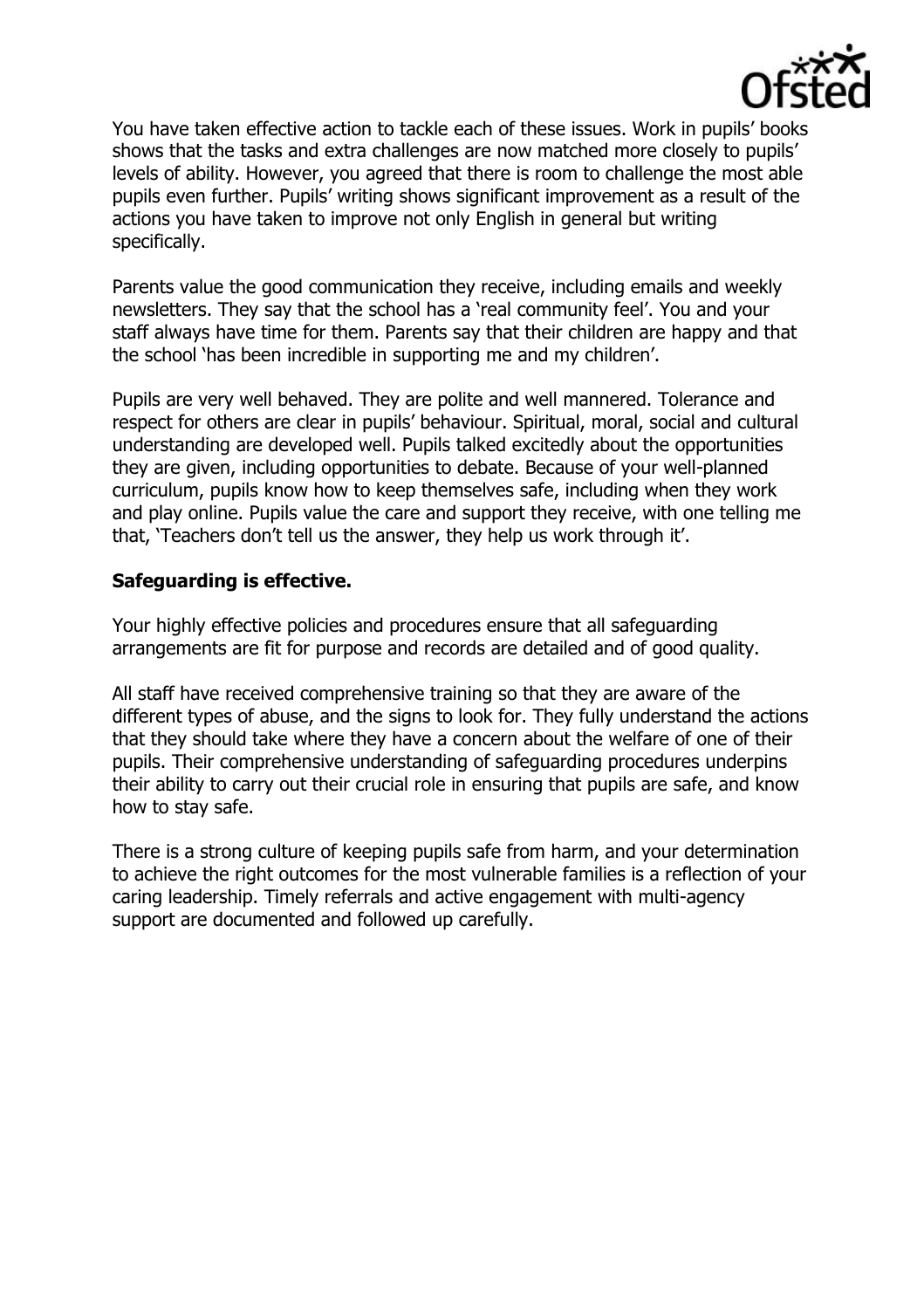

## **Inspection findings**

- In 2016, pupils' outcomes showed weaknesses in the attainment and progress that your middle-attaining pupils make in key stage 2 in mathematics and writing. We agreed this as a line of enguiry for the inspection. You took immediate action in the summer and a mathematics consultant has been working with your mathematics leader to improve her capacity and the provision of mathematics for the pupils. Pupils' work shows that they are developing a range of calculation strategies so that they make efficient choices when solving a mathematical challenge. This work is resulting in your current pupils, especially those middleattaining pupils, showing good progress in mathematics and developing secure methods of calculation. The development of problem-solving and mathematical reasoning skills is enabling the pupils to work at greater depth. We agreed that it is also important not to lose sight of the fact that the most able pupils now need to be challenged further.
- Leaders' review of the curriculum has led to more explicit teaching of writing skills in English and improving progress and attainment in writing across the school. Teachers ensure that pupils, especially those of higher and middle ability, have a clearer understanding of how to work at greater depth within the expected standard in writing. Pupils are confident in checking and re-drafting work to ensure that it meets the higher expectations.
- The materials currently being used by staff in upper key stage 2 have provided pupils with clear ways to structure their writing and more opportunities to write at length, and in a range of genres and in subjects other than English. You use short structured writing tasks, on a regular basis, which have resulted in raising pupils' expectations for producing good-quality work. Pupils' progress in writing, especially for middle-attaining pupils, is improving. However, you acknowledge that there is room for more challenge for the most able across the school.
- Leaders and governors track pupils' progress very carefully and put personalised plans in place when pupils are falling behind. Support provided for pupils who need extra help is matched closely to their needs. Leaders' checks on teaching and learning are regular and feedback to teachers is thorough.
- Another line of enquiry that we agreed was in response to the trend over time of girls outperforming boys. You analysed this issue and have responded decisively by introducing a number of changes. You have resourced the library with books that appeal to all pupils, not just boys.
- Different, 'boy-friendly' topics have been introduced across the school, such as 'Time detectives', 'Airports', 'I'm alive' and 'Inventions and machines'. Reading material for boys to enjoy is used in the classes. The use of visual images, reallife experiences and film enables pupils, not just boys, to develop imagination and creative writing skills. Key stage 1 teachers use a variety of phonics resources to support learning styles, for example, outdoor learning, physical resources and high-quality texts. The positive impact of these measures is already clear to see in pupils' written work and in the standard of their reading. The assessment information confirms what the books show; that the gender difference is diminishing.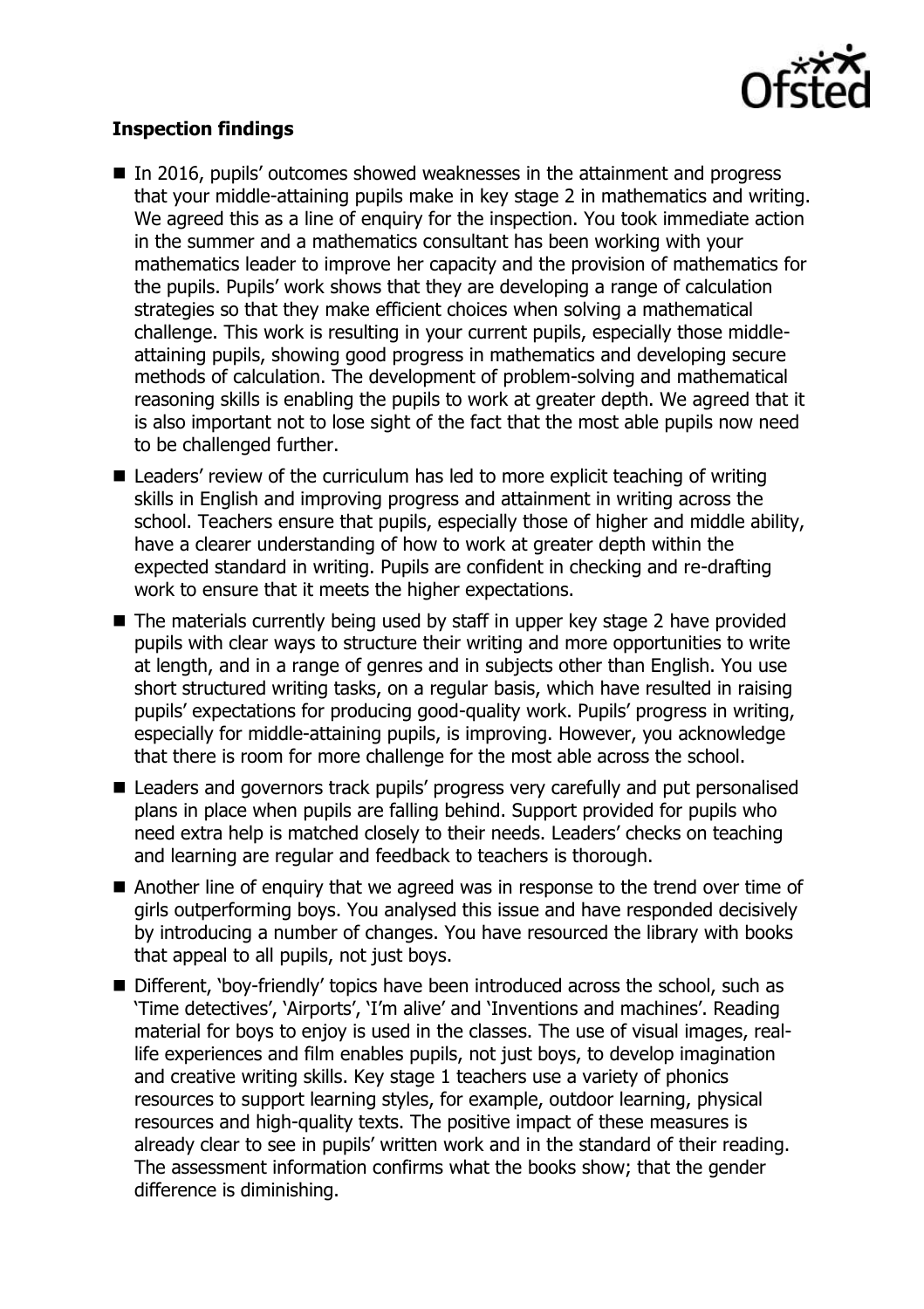

- Another line of enquiry was the issue of attendance in 2016. You have put in place a comprehensive plan to tackle attendance. Poor attendance and high levels of persistent absence last year relate to a relatively small number of pupils who have additional needs and whose frequent absences have an adverse effect on overall figures. Nevertheless, you take many opportunities to celebrate positive attendance by giving incentives and rewards to all pupils. At the same time, you work closely with families to overcome specific issues, including involving other agencies where needed. Your actions have resulted in improved attendance in this current year to date when compared with the same period last year.
- The progress of pupils who have special educational needs and/or disabilities and those who are disadvantaged was also a focus. Your records show that the staff know pupils very well and, as a result, the school's work for its more vulnerable pupils has been positive over time. The disadvantaged pupils in the school receive additional targeted support. The most able disadvantaged pupils are given work to challenge them further. Consequently, the vast majority of these pupils are making strong progress and the differences between their achievement and that of other pupils nationally is diminishing steadily. Leaders and governors make sure that good use is made of additional funding available to support learning. The school's work to support its most vulnerable pupils, including those who have special educational needs and/or disabilities, has been effective.

## **Next steps for the school**

Leaders and those responsible for governance should ensure that:

- $\blacksquare$  staff extend the challenge further for the most able pupils, especially in writing and mathematics
- $\blacksquare$  the capacity of the middle leaders is developed so that they can systematically improve the quality of teaching in their subjects.

I am copying this letter to the chair of the governing body, the director of education for the Diocese of Salisbury, the regional schools commissioner and the director of children's services for Wiltshire. This letter will be published on the Ofsted website.

Yours sincerely

Terry Mortimer **Ofsted Inspector**